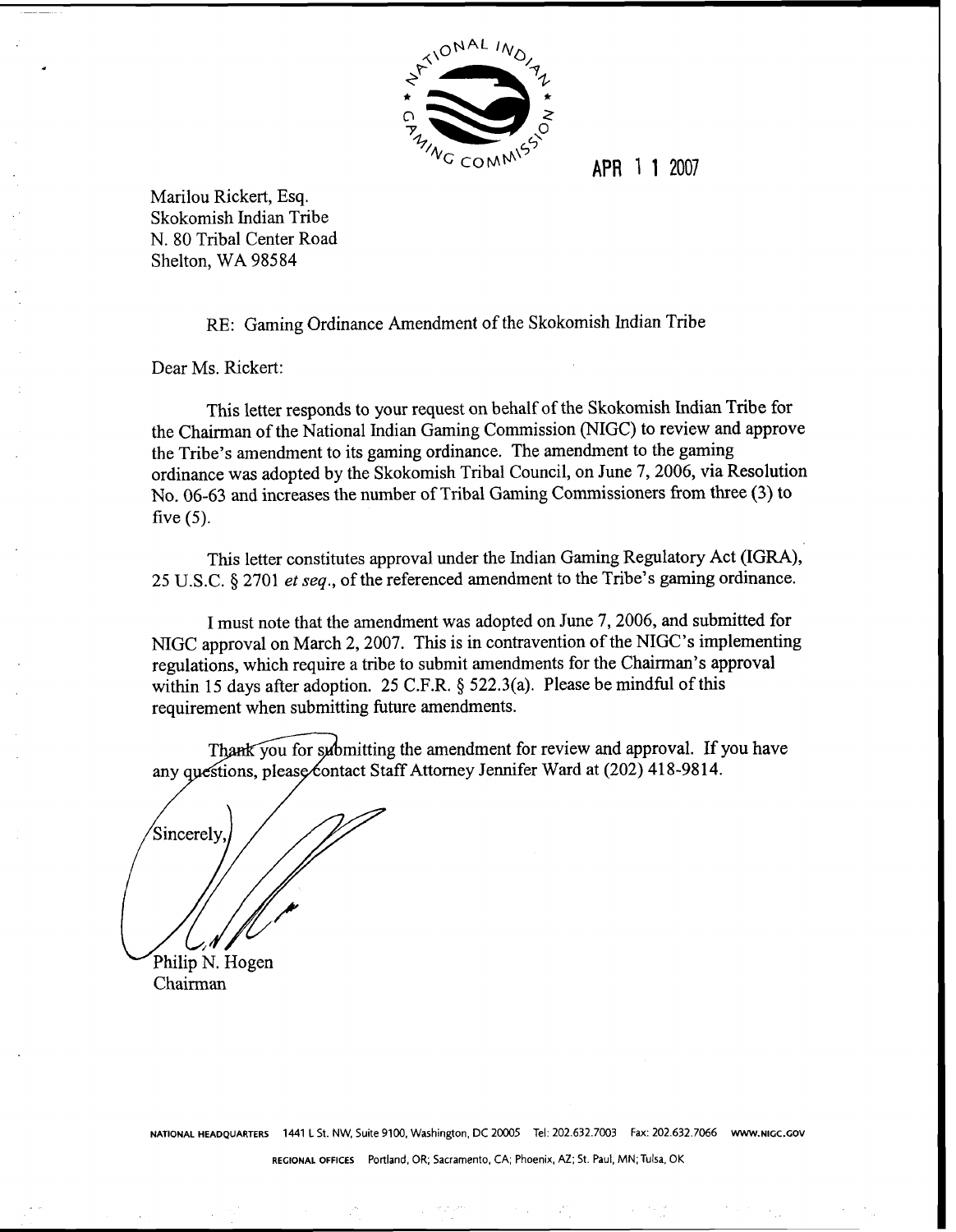

## **Skokomish Indian Tribe**

**Tribal Center (360) 426-4232 N. 80 Tribal Center Road FAX: (360) 877-5943** 

**Shelton, WA 98584** 

March 22, 2007

Norm DesRosiers, Chairman National lndian Gaming Commission 1441 L Street NW, Suite 9100 Washington, D.C. 20005

 $\frac{AP_{\mathcal{H}}}{P}$  - 3  $200$ 

RE: Amendment to the Gaming Code of the Skokomish lndian Tribe

Dear Chairman DesRosiers:

Attached is a copy of Skokomish Tribal Council Resolution No. 06-63 amending the Gaming Code of the Skokomish lndian Tribe.

Resolution No. 06-63 revises section 4.02.090(a) (Number of Commissioners) to read "[tlhe Tribal Commission shall be comprised of five Tribal Commissioners, who shall be appointed by the Tribal Council."

This amendment is being submitted to the National lndian Gaming Commission for approval pursuant to 25 U.S.C. *5* 2710.

Please feel free to contact me if you have any questions or concerns.

Respectfully,<br>Marilor Arclert

Marilou Rickert Skokomish Tribal Attorney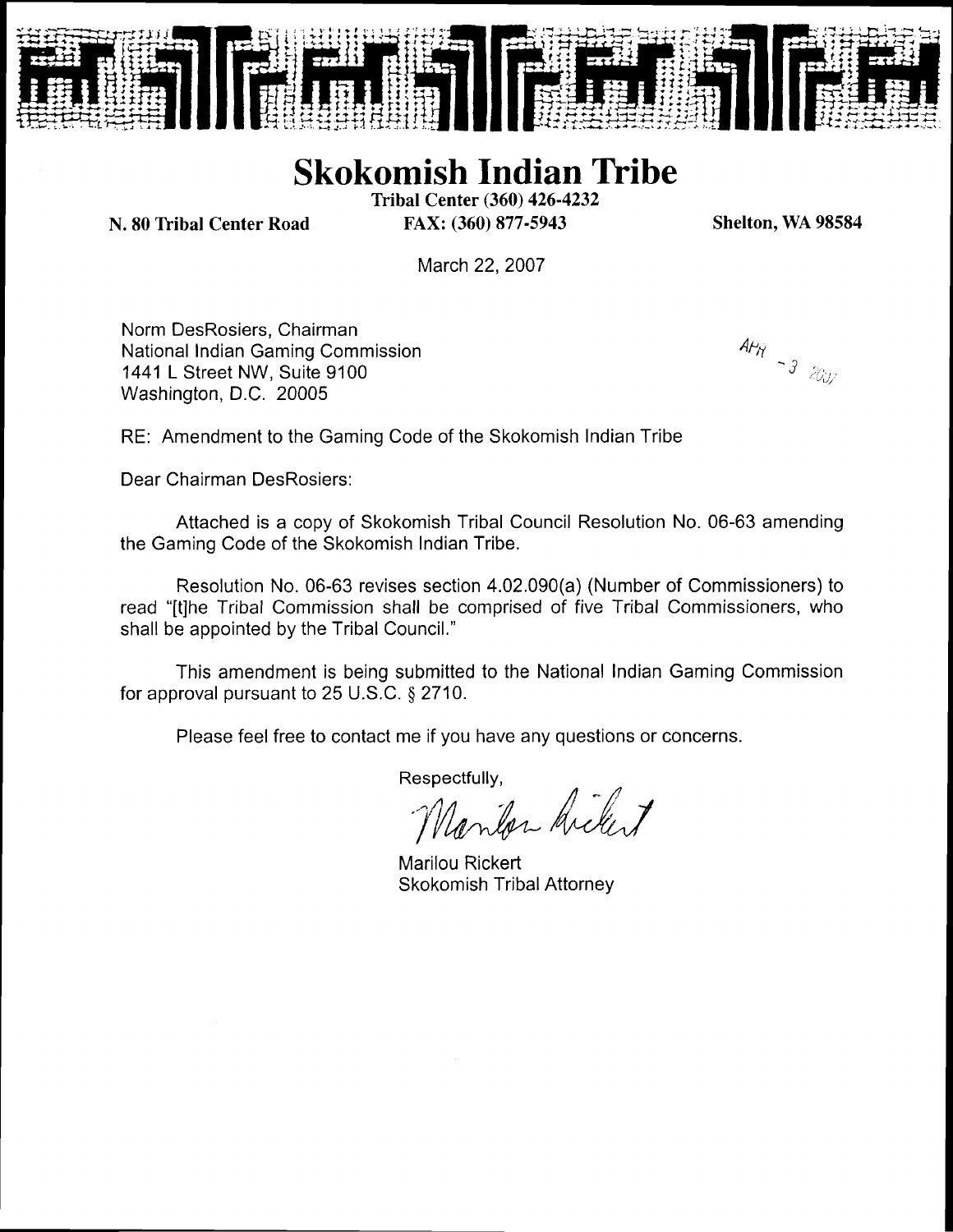

# **Skokomish Indian Tribe**

Tribal Center (360) 426-4232 N. **80** Tribal Center **Road** FAX: (360) 877-5943 Shelton, WA 98584

### SKOKOMISH TRIBAL COUNCIL

**APR** - 3  $\approx$  2007

RESOLUTION NO. 06 6 3

### *A RESOLUTION AMENDING THE GAMmG CODE OF THE SKOKOMISH INDIAN TRIBE OF WASHINGTON STATE*

- WHEREAS, the Skokomish Indian Tribe is a federally recognized Indian tribe organized under its Constitution and by-laws first adopted on April 2, 1938 and approved by the Secretary of the Interior May 3,1938, amended January 15,1980 as approved by the Secretary of the Interior March 17, 1980; and
- WHEREAS, pursuant to Article IV, Section 1 and Article V, Sections 1(e), (f), (j), (m), (q) and (t) of the Constitution, the Skokomish Tribal Council is the governing body of the Skokomish Indian Tribe and has the authority to license and regulate the conduct of business activities within the tribe's jurisdiction; establish business enterprises as branches or agencies of the Skokomish tribal government; enact laws and ordinances; consult, negotiate, and contract with agencies and officers of Federal, state, local, and tribal governments; and delegate this authority; and
- WHEREAS, on February 28, 1996, the Skokomish Tribal Council enacted the Gaming Code of the -Skokomish Indian Tribe of Washington State (S.T.C. 4.02), approved by the National Indian Gaming Commission on April 30,1996, and amended by Resolutions 00-5 1, dated May 18, 2000; 01-63, dated May 16, 2001; 01-64, dated May 16, 2001; 01-132, dated October 18, 2001; 02-153, dated December 11, 2002; 04-96, dated July 28, 2004; and 05-20, dated February 16, 2005, which amendments have also been approved by the National Indian Gaming Commission; and
- WHEREAS, section 4.02.090(a) establishes that the Tribal Gaming Commission shall be comprised of three commissioners; and
- WHEREAS, the Tribal Council has found that it is in the best interest of the Tribe that the number of commissioners comprising the Tribal Gaming Commission be increased to five;
- NOW THEREFORE BE IT RESOLVED, section 4.02.090(a) of the Skokomish Gaming Code shall be amended to read: